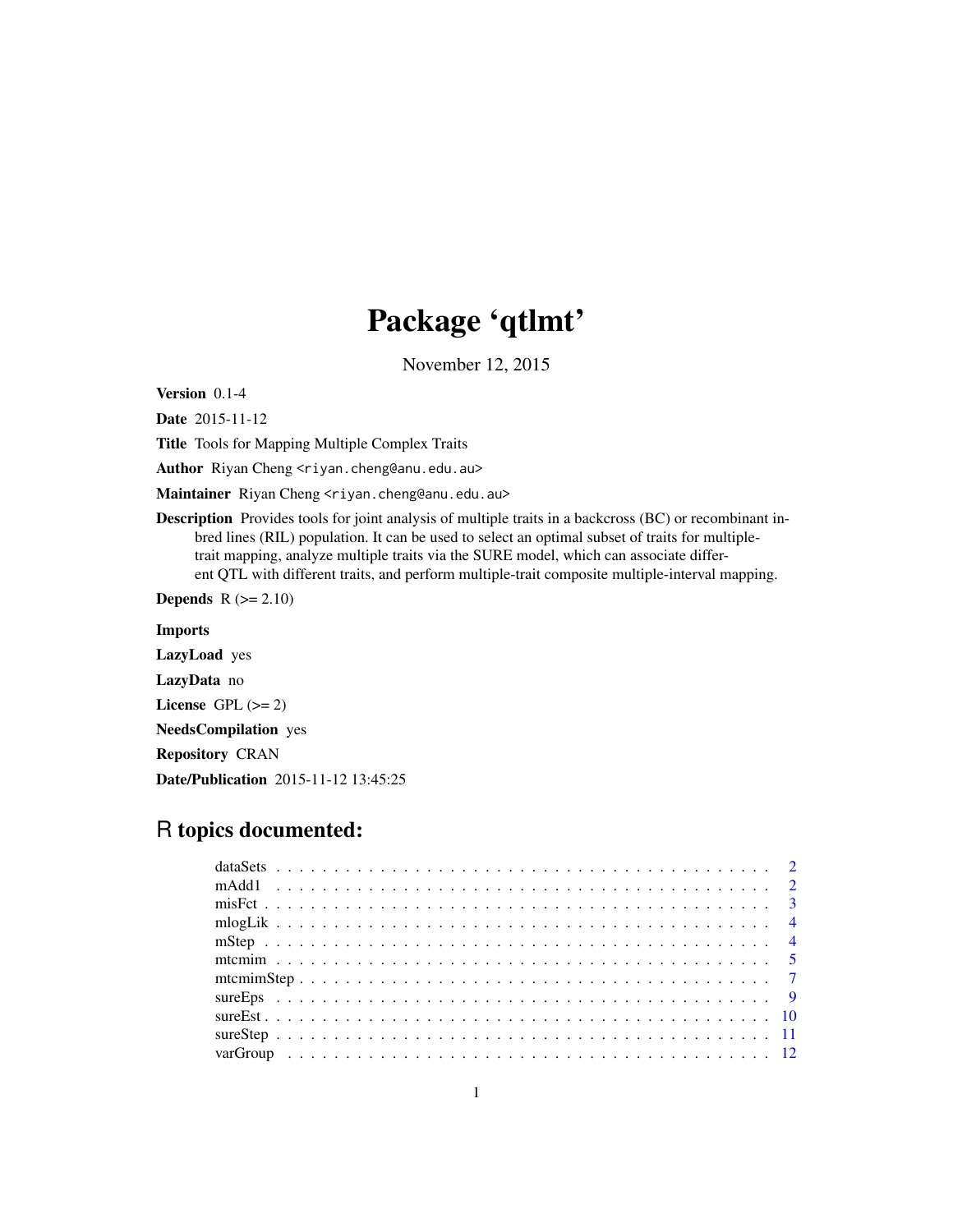#### <span id="page-1-0"></span>2 mAdd1

dataSets *Data sets*

# Description

A collection of data sets for demonstration.

# Usage

data(etrait)

<span id="page-1-1"></span>

mAdd1 *Add or drop all possible terms*

#### <span id="page-1-2"></span>Description

Add or drop all possible terms to or from a multivariate multiple regression model.

#### Usage

```
mAdd1(object, scope, test = c("none","Chisq","F"), k = 0, ...)
```
mDrop1(object, scope, test = c("none","Chisq","F"),  $k = 0, ...$ )

# Arguments

| object   | initial model.                                                                  |
|----------|---------------------------------------------------------------------------------|
| scope    | a formula or a vector of variable names, giving lower/upper bound of the model. |
| test     | if not "none", the test statistic and p-value will be included in the output.   |
| k        | penalty on a parameter in AIC.                                                  |
| $\cdots$ | additional arguments to update.                                                 |

# Value

An object summarizing the differences in fit between the models.

#### See Also

[add1](#page-0-0) and [mStep](#page-3-1)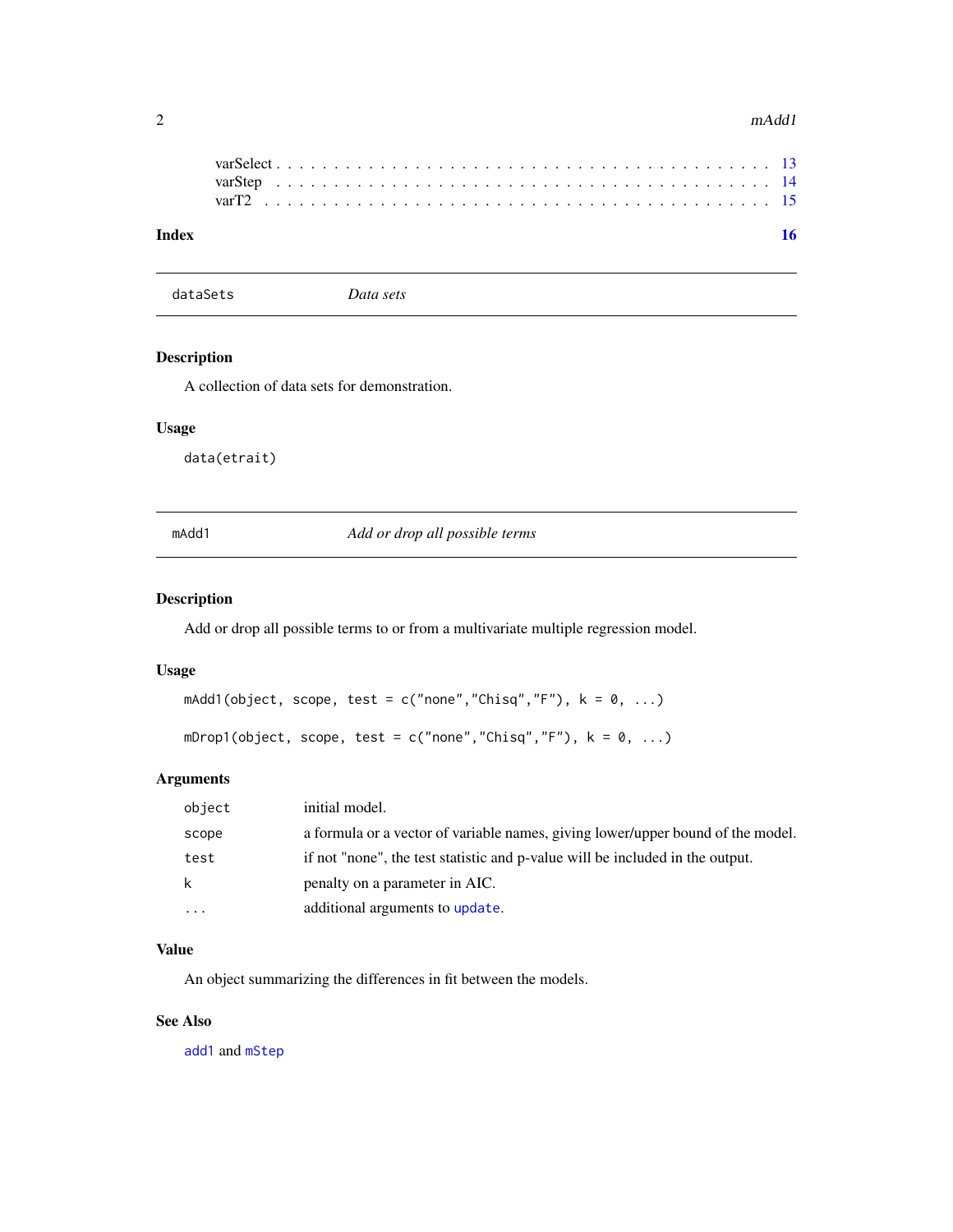#### <span id="page-2-0"></span>misFct 3

# Examples

```
data(etrait)
mdf<- data.frame(traits,markers)
## Not run:
mlm<- lm(cbind(T1,T2,T3,T4,T5,T6,T7,T8,T9,T10,T11,T12,T13,T14,T15,T16) ~
   m1 + m2 + m3 + m4 + m5, data=mdf)
up<- formula(paste("~", paste("m",1:15,collapse=" + ",sep="")))
oa<- mAdd1(mlm, scope=up, test="F", k=5, data=mdf)
lw<- formula(paste("~ ", paste("m",1:3,collapse=" + ",sep="")))
od<- mDrop1(mlm, scope=lw, test="F", k=5, data=mdf)
## End(Not run)
```
misFct *Miscellaneous functions*

# Description

Functions that may be useful.

#### Usage

```
# create 'mpos' and 'dists'
gv2mpos(gmap,v)
# extract 'xid' on chromosome 'k'
```

```
xid1ch(mpos,v,k)
```

```
# extract covariate effects of a mtcmim object 'object'
xeff(a,xid)
```

```
# extract QTL effect from a mtcmim object 'object'
qeff(object)
```

| gmap   | a genetic map, which is a data frame (chr=chromosome id, dist=genetic distance                                                                                               |
|--------|------------------------------------------------------------------------------------------------------------------------------------------------------------------------------|
|        | (cM) on the chromosome,). The chromosome id should be an integer.                                                                                                            |
| v      | a list; $v[[j]]$ indicates which x's in the model for $y[j]$ .                                                                                                               |
| mpos   | a data frame (id=marker index, ch=chromosome id, m=marker index on the<br>chromosome, dist=genetic position in cM on the chromosome). Chromosome<br>id should be an integer. |
| k      | which chromosome?                                                                                                                                                            |
| a      | covariate effects of an <i>m</i> tcmim object.                                                                                                                               |
| xid    | a list of length p, $xid[[j]]$ specifies columns of x as covariates for $y[j]$ .                                                                                             |
| object | an mtcmim object.                                                                                                                                                            |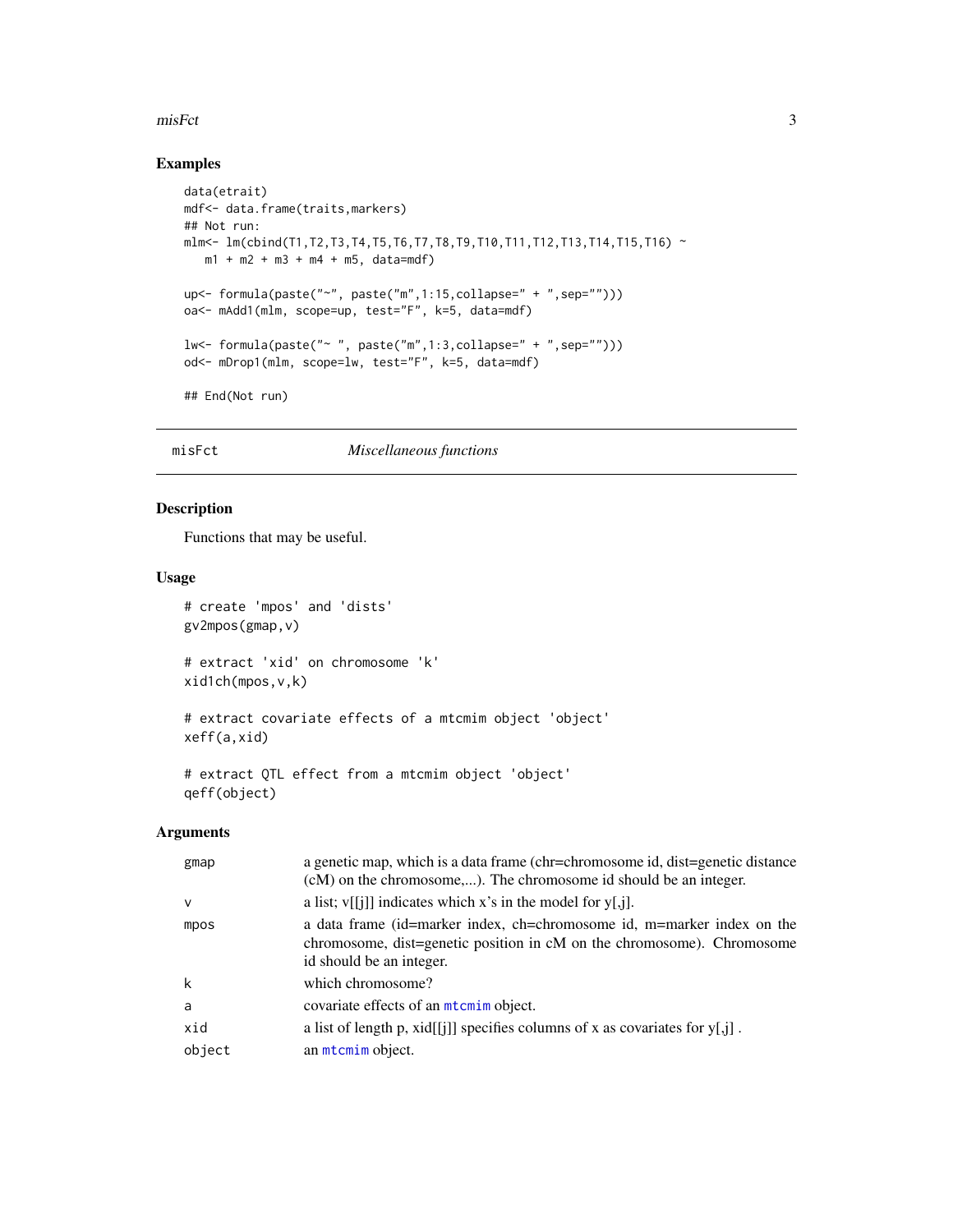4 mStep and the state of the state of the state of the state of the state of the state of the state of the state of the state of the state of the state of the state of the state of the state of the state of the state of th

# See Also

[mtcmim](#page-4-1) and [sureEst](#page-9-1).

mlogLik *Extract log-likelihood*

# Description

Extract log-likelihood from the object of a multivariate multiple regression model.

#### Usage

mlogLik(object)

# Arguments

object object of a fitted multivariate multiple regression model.

# Value

log-likelihood.

<span id="page-3-1"></span>mStep *Model selection in multivariate multiple regression*

# Description

Select a multivariate multiple regression model via model selection.

# Usage

```
mStep(object, scope, direction=c("both","backward","forward"),
   trace=FALSE, keep=TRUE, steps=1000, k=2, ...)
```

| initial model in model search.                                                                                                                                  |
|-----------------------------------------------------------------------------------------------------------------------------------------------------------------|
| a single formula, which provides 'upper', or a list containing components 'up-<br>per' and 'lower', both formulae; defines the lower and upper bound. See step. |
| forward selection, backward elimination or stepwise.                                                                                                            |
| whether to track the process for monitoring purpose.                                                                                                            |
| whether to return the change of terms and related statistics.                                                                                                   |
| maximum number of search steps.                                                                                                                                 |
| penalty on a parameter. The selection criterion is the known "AIC" if $k = 2$ and<br>is "BIC" if $k = \log(n)$ where "n" is the sample size.                    |
| additional arguments to update.                                                                                                                                 |
|                                                                                                                                                                 |

<span id="page-3-0"></span>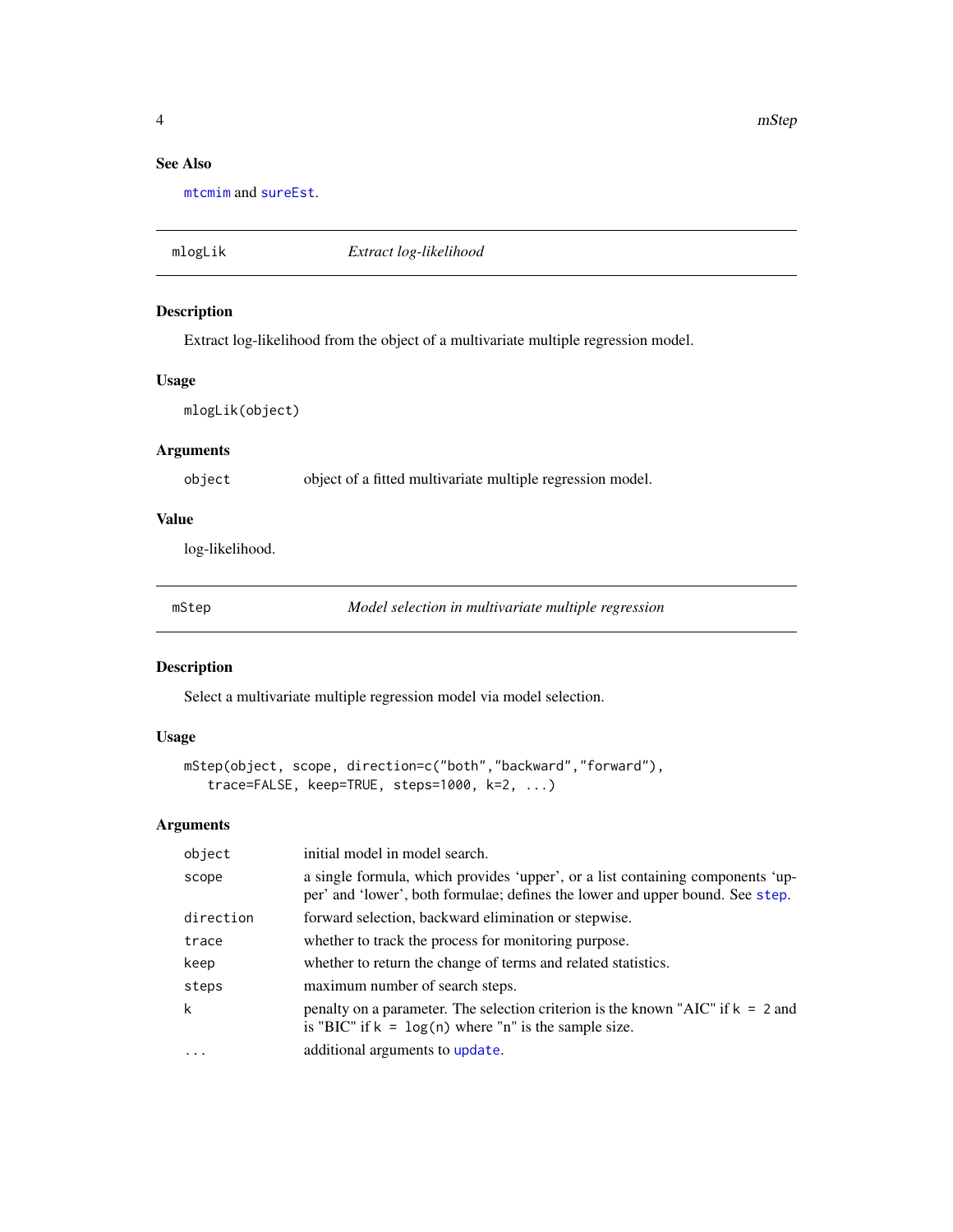#### <span id="page-4-0"></span>mtcmim 5

#### Value

a list with components of a [lm](#page-0-0) object plus 'keep' if required.

#### See Also

[mAdd1](#page-1-1) and [mDrop1](#page-1-2)

#### Examples

```
data(etrait)
mdf<- data.frame(traits,markers)
## Not run:
mlm<- lm(cbind(T1,T2,T3,T4,T5,T6,T7,T8,T9,T10,T11,T12,T13,T14,T15,T16) ~
  m1 + m2 + m3 + m4 + m5, data=mdf)
lw<- formula(paste("~ ", paste("m",1:3,collapse=" + ",sep="")))
up<- formula(paste("~", paste("m",1:15,collapse=" + ",sep="")))
ob<- mStep(mlm, scope=list(lower=lw), k=99, direction="backward", data=mdf)
of<- mStep(mlm, scope=list(upper=up), k=5, direction="forward", data=mdf)
o1<- mStep(mlm, scope=list(upper=up), k=5, direction="both", data=mdf)
o2<- mStep(o1, scope=list(upper=up), k=2, direction="forward", data=mdf)
```
## End(Not run)

<span id="page-4-1"></span>mtcmim *MTCMIM*

#### Description

Multiple-trait composite multiple-interval mapping.

#### Usage

```
mtcmim(y, mpos, mdat, x, xid, dists, a, b, sigma, qtl=NULL,
   eps=NULL, win=Inf, range=0, pp=1, len=2, init=1,
   iter=10000,tol=1e-12)
```

| V    | a n by p matrix, whose columns are dependent variables.                                                                                                                      |
|------|------------------------------------------------------------------------------------------------------------------------------------------------------------------------------|
| mpos | a data frame (id=marker index, ch=chromosome id, m=marker index on the<br>chromosome, dist=genetic position in cM on the chromosome). Chromosome<br>id should be an integer. |
| mdat | a matrix of n rows; marker genotypes $(1 \text{ or } 0)$ . Columns should correspond to<br>markers in the order.                                                             |
| x    | covariates; n by m numerical matrix.                                                                                                                                         |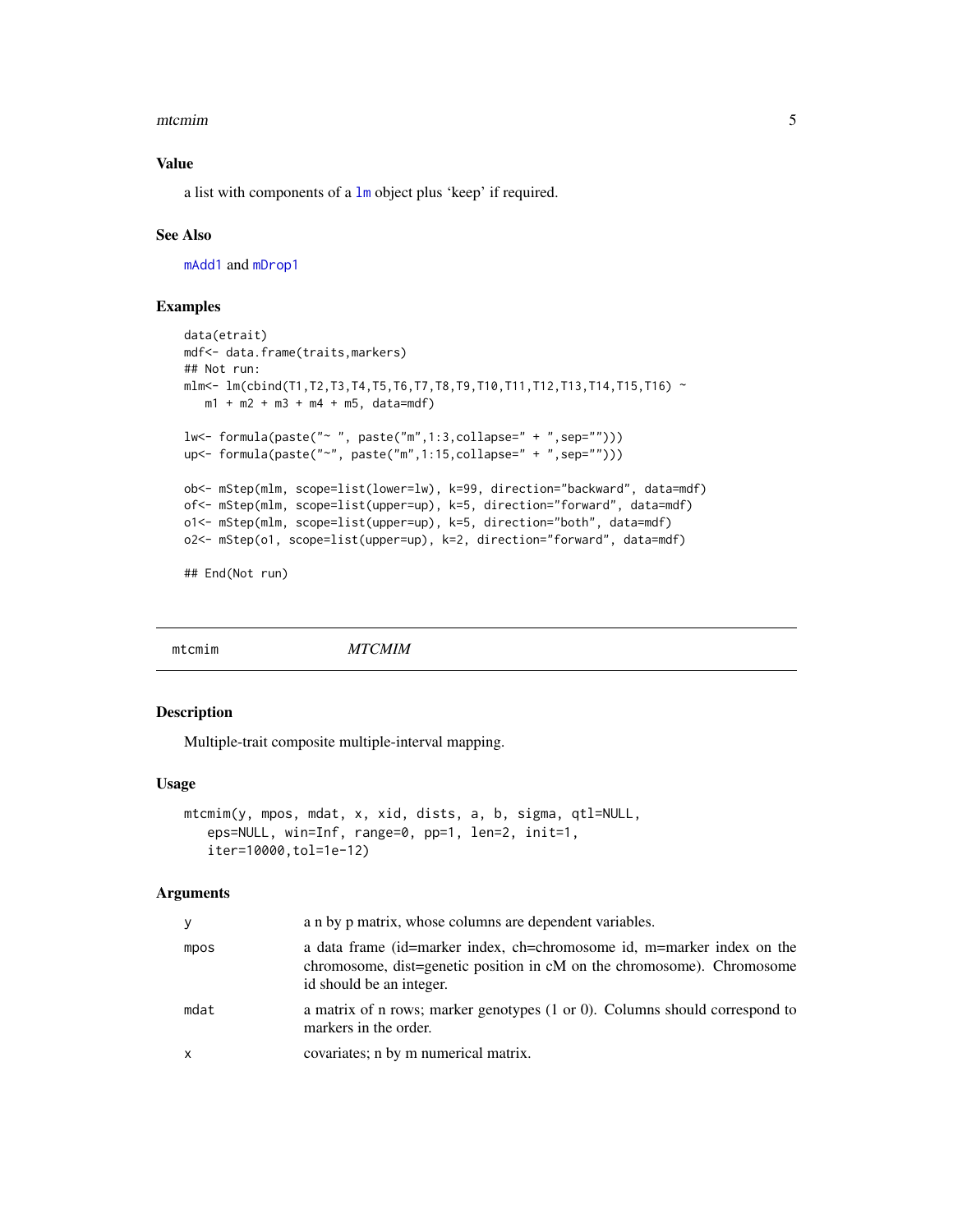| xid   | a list of length p, $xid[[j]]$ specifies columns of x as covariates for $y[j]$ .                                                                                          |
|-------|---------------------------------------------------------------------------------------------------------------------------------------------------------------------------|
| dists | a data frame (ch=chromosome id, mid=marker index, d=genetic position in cM<br>on the chromosome); specifies initial QTL locations. Chromosome id should be<br>an integer. |
| a     | initial covariate effects including intercepts (if given).                                                                                                                |
| b     | initial QTL effects (if given).                                                                                                                                           |
| sigma | initial residual variance-covariance (if given).                                                                                                                          |
| qtl   | a list of length $p$ (if given); $qtl[[j]]$ specifies qtls for $y[j]$ , which are defined by<br>rows of dists.                                                            |
| eps   | a data frame (y=which trait, $q1 = QTL$ one, $q2 = QTL$ two) (if not NULL); specifies<br>epistatic terms.                                                                 |
| win   | window width of search around existing QTL. Ignored if range=0.                                                                                                           |
| range | search range: genome-wide $(0)$ , the same chromosomes $(-1)$ .                                                                                                           |
| pp    | mapping population: BC-1, RIL-selfing-2, RIL-brother-sister-mating-3.                                                                                                     |
| len   | step length in search.                                                                                                                                                    |
| init  | whether a, b and sigma are used as initial values.                                                                                                                        |
| iter  | maximum number of iterations in a numerical process to estimate model param-<br>eters.                                                                                    |
| tol   | convergence tolerance.                                                                                                                                                    |

#### Details

Given the covariates, the number of QTL and epistasis that are specified for each trait, this function searches for the optimal genomic locations of the QTL, and estimates the model parameters.

#### Value

a list with the following components:

| loglik | log-likelihood of the final model |
|--------|-----------------------------------|
| a      | covariate effects                 |
| b      | OTL effects                       |
| sigma  | residual variance-covariance      |
| qtl    | QTL for each trait                |
| eps    | epistatic terms                   |
| dists  | <b>OTL</b> locations              |

```
data(etrait)
qtl<- vector("list",16); qtl[[1]]<- c(1,2)
eps<- data.frame(y=1,q1=1,q2=2)
dists \left[ c(4,11), \right]x<- mdat - 3/2
```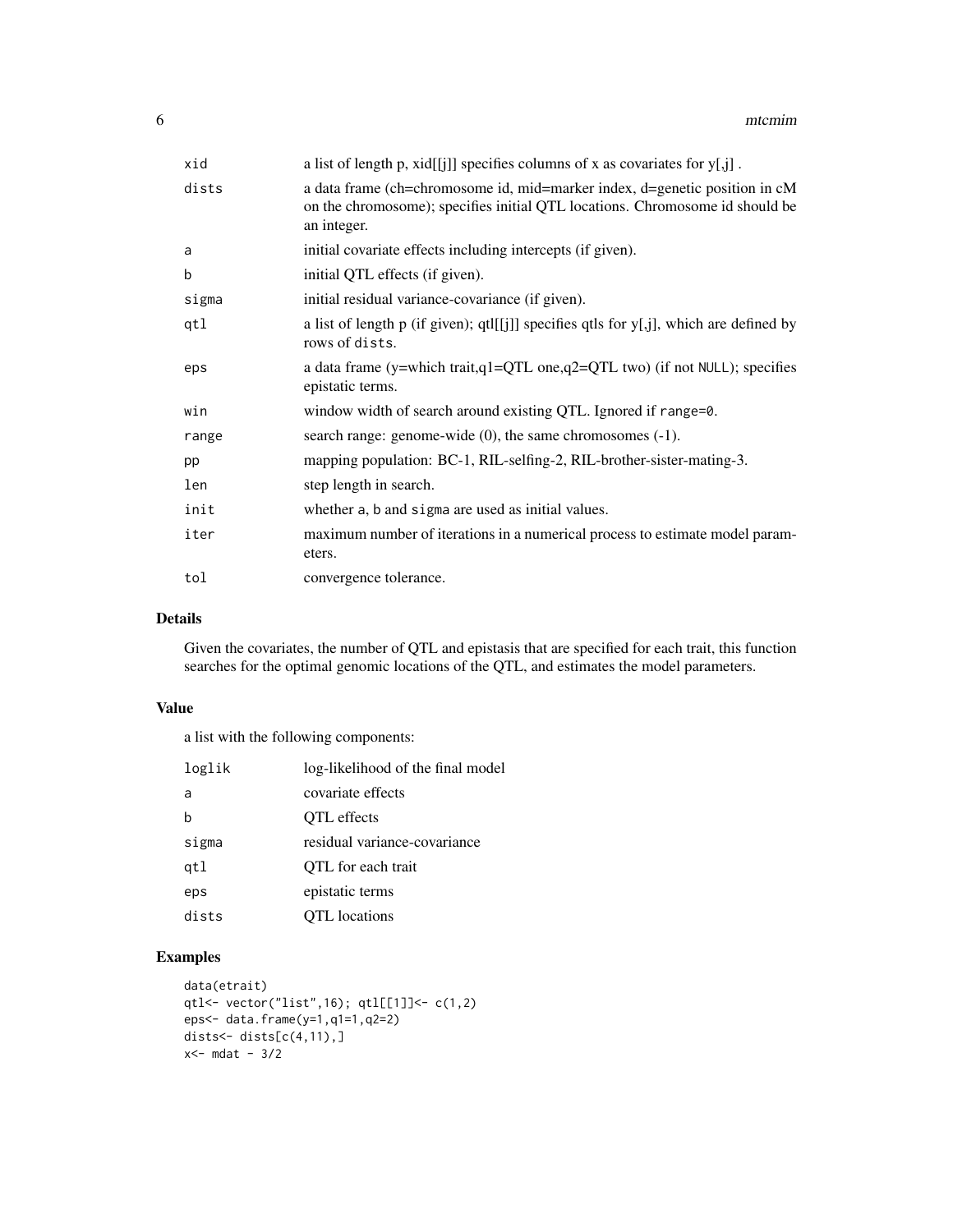# <span id="page-6-0"></span>mtcmimStep 7

```
## Not run:
o<- mtcmim(traits, mpos, mdat, x, xid, dists, qtl=qtl, eps=eps,
  win=5, range=-1, pp=2, len=1)
## End(Not run)
```
#### mtcmimStep *MTCMIM model selection*

### Description

Model selection for multiple-trait composite multiple-interval mapping.

#### Usage

```
mtcmimAdd1(object, y, x, xid, mpos, mdat, pp=1, len=1, type=1,
   iter=10000, tol=1e-12, ext=FALSE)
mtcmimDrop1(object, y, x, xid, mpos, mdat, pp=1, len=1, type=1,
   iter=10000, tol=1e-12, ext=FALSE)
mtcmimStep(object, y, x, xid, mpos, mdat, cv=0,
```

```
direction=c("both","backward","forward"), pp=1, len=1,
type=1, iter=10000, tol=1e-12, ext=FALSE)
```

| object | an object of class mtcmim.                                                                                                                                                   |
|--------|------------------------------------------------------------------------------------------------------------------------------------------------------------------------------|
| y      | a n by p matrix, whose columns are dependent variables.                                                                                                                      |
| X      | covariates; n by m numerical matrix.                                                                                                                                         |
| xid    | a list of length p; xid[[j]] specifies columns of x as covariates for $y[j]$ .                                                                                               |
| mpos   | a data frame (id=marker index, ch=chromosome id, m=marker index on the<br>chromosome, dist=genetic position in cM on the chromosome). Chromosome<br>id should be an integer. |
| mdat   | a matrix of n rows; marker genotypes $(1 \text{ or } 0)$ . columns should correspond to<br>markers in the order.                                                             |
| pp     | mapping population: BC-1, RIL-selfing-2, RIL-brother-sister-mating-3.                                                                                                        |
| len    | step length in search.                                                                                                                                                       |
| type   | 1 if traits can have the different sets of covariates and QTL, 2 if all have the same<br>set of covariates and QTL.                                                          |
| ext    | whether to perform an extensive search for an "optimal" model with the same<br>number of QTL per phenotype.                                                                  |
| CV     | critical value used in the likelihood ratio test to determine adding/dropping a<br>QTL.                                                                                      |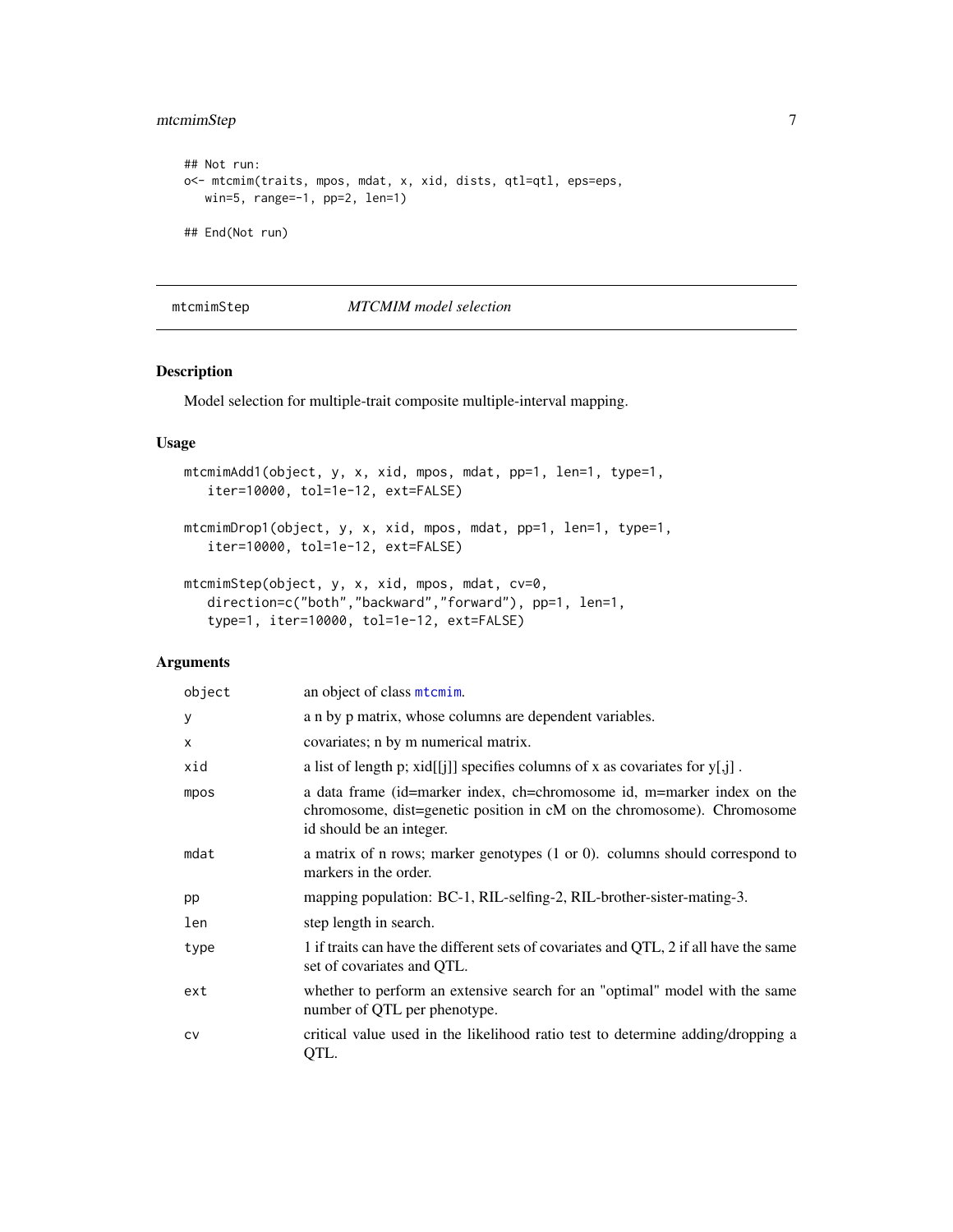<span id="page-7-0"></span>

| direction | forward selection, backward elimination or both directions.                            |
|-----------|----------------------------------------------------------------------------------------|
| iter      | maximum number of iterations in a numerical process to estimate model param-<br>eters. |
| tol       | convergence tolerance.                                                                 |

# Value

a list with the following components:

| loglik | log-likelihood of the final model |
|--------|-----------------------------------|
| a      | covariate effects                 |
|        | OTL effects                       |
| sigma  | residual variance-covariance      |
| gtl    | QTL for each trait                |
| dists  | OTL locations                     |

#### Note

Currently, not able to include epistatic effects.

# See Also

#### [mtcmim](#page-4-1)

# Examples

```
data(etrait)
y<- traits[,1:5]
qtl<- vector("list",5); qtl[[1]]<- c(1,2)
dists\leq dists[c(4,11),]x<- mdat - 3/2
## Not run:
o<- mtcmim(y, mpos, mdat, dists=dists, qtl=qtl, eps=NULL,
   win=5, range=-1, pp=2, len=1)
of<- mtcmimAdd1(o, y=y, mpos=mpos, mdat=mdat, pp=2, len=3)
os<- mtcmimStep(of, y=y, mpos=mpos, mdat=mdat, cv=25,
   direction="both", pp=2, len=3)
```
## End(Not run)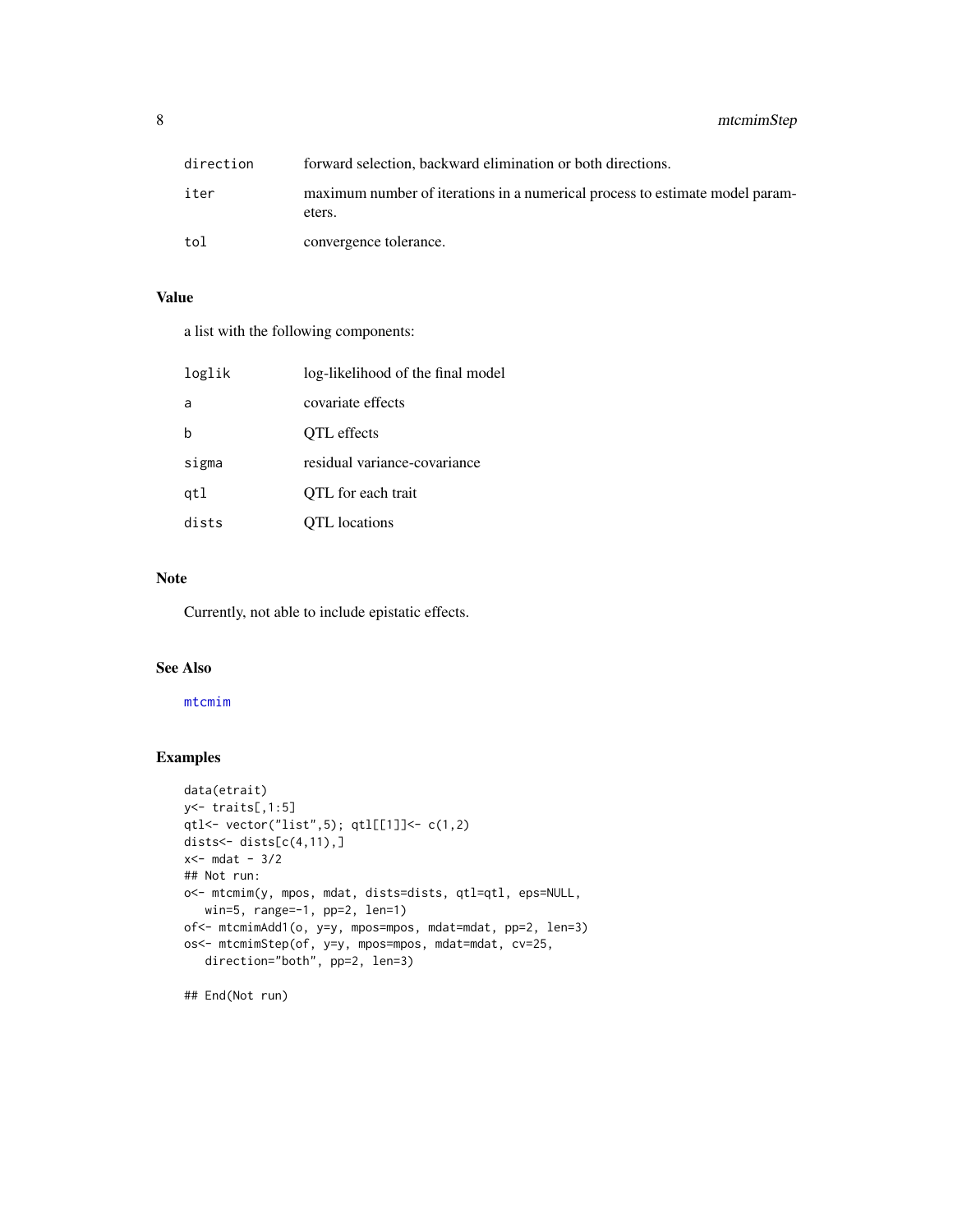<span id="page-8-0"></span>

# Description

Look for epistasis between existing QTL in a model via model selection.

# Usage

```
sureEps(y, x, v, k, direction=c("both","backward","forward"),
  iter=10000, max.terms=200, steps=1000, tol=1e-12)
```
# Arguments

| y            | a n by p matrix, whose columns are dependent variables.                                                           |
|--------------|-------------------------------------------------------------------------------------------------------------------|
| $\mathsf{x}$ | a n by m matrix, whose columns are predictor variables                                                            |
| $\mathsf{v}$ | a list; $v[[j]]$ indicates which x's in the model for $y[j]$ , between which possible<br>epistasis is looked for. |
| k            | penalty, 0 if missing or $< 0$ .                                                                                  |
| direction    | forward selection, backward elimination or stepwise.                                                              |
| iter         | maximum number of iterations in a numerical process to estimate model param-<br>eters.                            |
| max.terms    | maximum number of terms in the final model.                                                                       |
| steps        | maximum number of search steps.                                                                                   |
| tol          | convergence tolerance.                                                                                            |

#### Value

associated traits, epistatic markers and p-values

# See Also

[surStep](#page-10-1)

```
data(etrait)
x<- as.matrix(mdat-1/2)
y<- as.matrix(traits)[,1:3]
v \leftarrow list()
upper<- list()
for(k in 1:ncol(y)){
   v[[k]]<- numeric(0)
   upper[[k]]<- 1:ncol(x)
}
## Not run:
```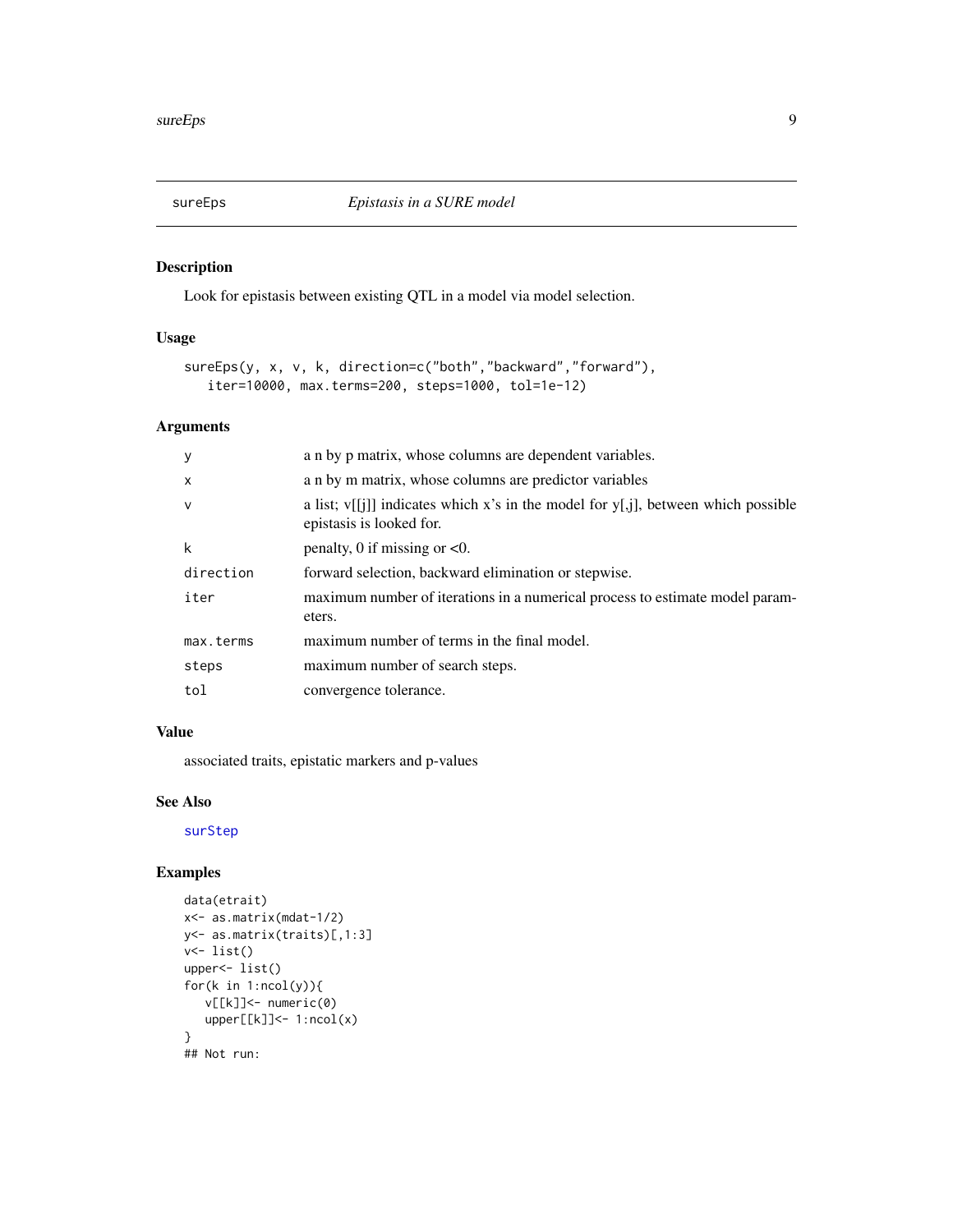<span id="page-9-0"></span>10 sureEst

```
o<- surStep(y, x, v=v, upper=upper, k=19, direction="both",
   iter=250, max.terms=250, steps=2000, tol=1e-12)
neps<- 6 # suppose there are 6 possible epistatic effects
oeps<- sureEps(y, x, o$v, k=qchisq(1-0.05/neps,1), direction="backward",
  iter=250, max.terms=200, steps=1000, tol=1e-12)
```
<span id="page-9-1"></span>

## End(Not run)

sureEst *SURE model parameter estimation*

#### Description

Estimate parameters in a SURE model.

#### Usage

sureEst(y, x, v, sigma, iter=10000, tol=1e-12)

#### Arguments

| y            | a n by p matrix, whose columns are dependent variables.                                |
|--------------|----------------------------------------------------------------------------------------|
| $\mathsf{x}$ | a n by m matrix, whose columns are predictor variables to select from.                 |
| $\mathsf{v}$ | a list; $v[[i]]$ indicates which x's in the model for $v[j]$ .                         |
| sigma        | initial residual variance-covarance matrix (if given).                                 |
| iter         | maximum number of iterations in a numerical process to estimate model param-<br>eters. |
| tol          | convergence tolerance.                                                                 |

# Value

a list with the following components:

| loglik | log-likelihood of the model            |
|--------|----------------------------------------|
| b      | estimates of model coefficients        |
| sigma  | estimated residual variance-covariance |
|        | fitted.values fitted mean values       |

```
data(etrait)
x<- as.matrix(mdat-1/2)
y<- as.matrix(traits)[,1:3]
v<- list(c(1,25,50),numeric(0),3)
## Not run:
o<- sureEst(y, x, v=v, iter=250, tol=1e-12)
## End(Not run)
```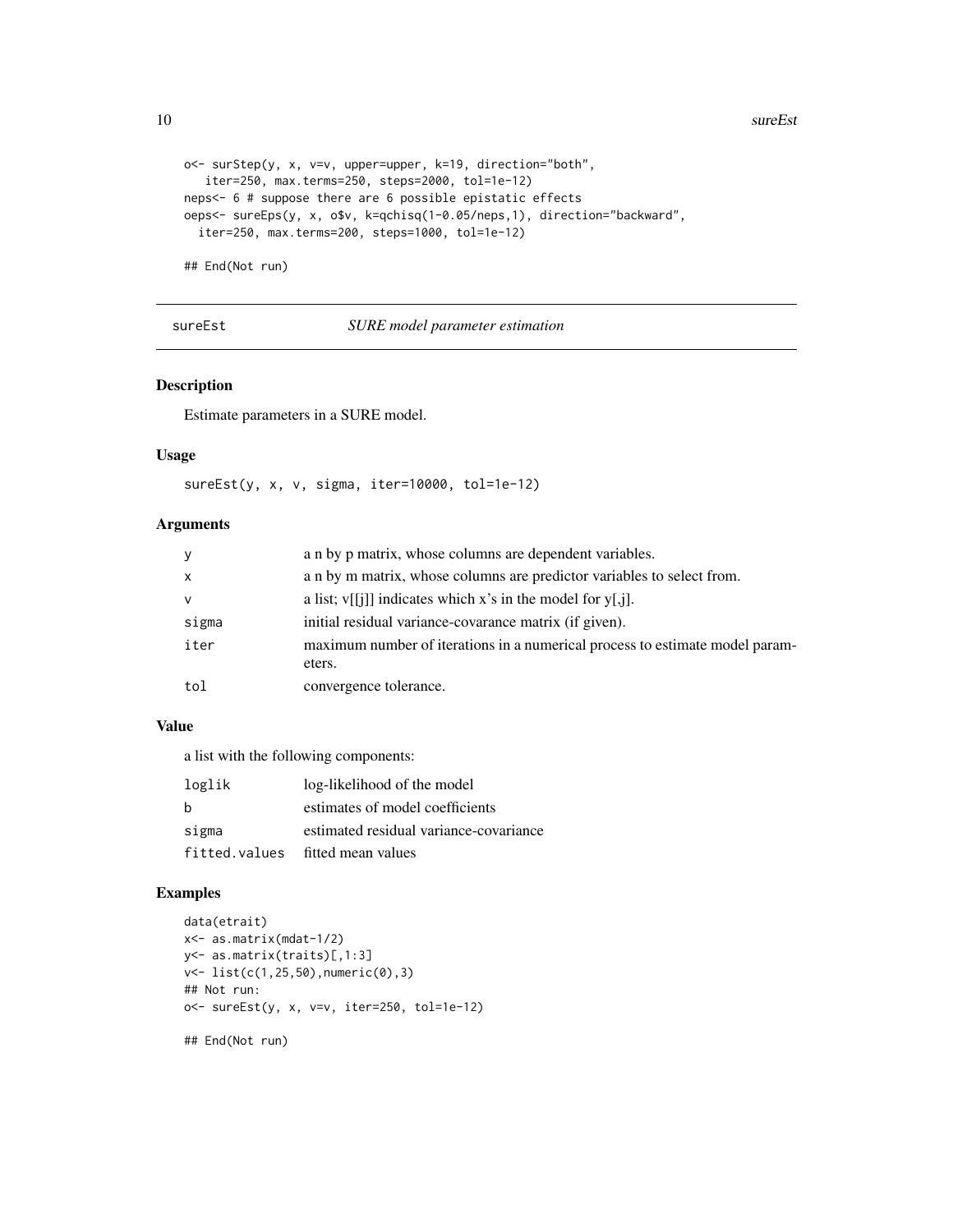<span id="page-10-0"></span>

# <span id="page-10-1"></span>Description

Select a SURE model via model selection.

#### Usage

```
sureAdd1(object, y, x, range=NULL, iter=10000, tol=1e-12, ext=FALSE)
sureDrop1(object, y, x, range=NULL, iter=10000, tol=1e-12, ext=FALSE)
sureStep(object, y, x, cv, direction=c("both","backward","forward"),
   range=NULL, iter=10000, steps=1000, tol=1e-12, ext=FALSE)
surStep(y, x, v, lower, upper, k, direction=c("both","backward",
   "forward"), iter=10000, max.terms=200, steps=1000, tol=1e-12)
```

| object       | initial model in model search; can be an object of sureEst.                                                 |
|--------------|-------------------------------------------------------------------------------------------------------------|
| У            | a n by p matrix, whose columns are dependent variables.                                                     |
| x            | a n by m matrix, whose columns are predictor variables to select from.                                      |
| range        | a list; range[[j]] indicates which x's (all if NULL) correspond to which $y$ [,j].                          |
| CV           | critical value used in the likelihood ratio test to determine adding/dropping a<br>term.                    |
| $\mathsf{V}$ | a list; $v[[j]]$ indicates which x's to start with for $y[j]$ .                                             |
| lower        | a list in the format of v; lower scope of the model.                                                        |
| upper        | a list in the format of v; upper scope of the model.                                                        |
| k            | penalty, 0 if missing or $< 0$ .                                                                            |
| direction    | forward selection, backward elimination or stepwise.                                                        |
| iter         | maximum number of iterations in a numerical process to estimate model param-<br>eters.                      |
| max.terms    | maximum number of terms in the final model.                                                                 |
| steps        | maximum number of search steps.                                                                             |
| tol          | convergence tolerance.                                                                                      |
| ext          | whether to perform an extensive search for an "optimal" model with the same<br>number of QTL per phenotype. |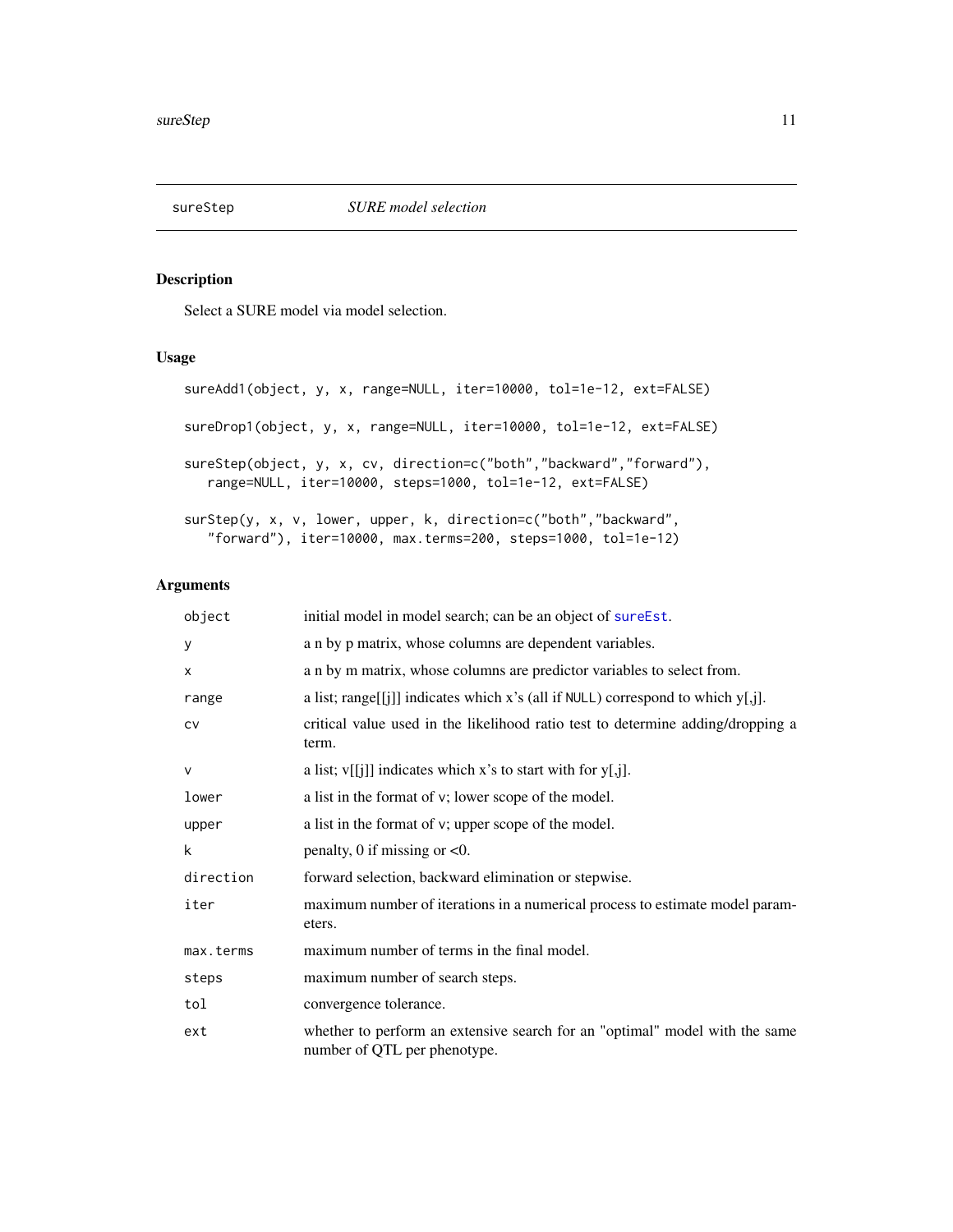12 varGroup

# Value

a list with the following components:

| loglik | log-likelihood of the model               |
|--------|-------------------------------------------|
| b      | estimates of model coefficients           |
| sigma  | estimates of residual variance-covariance |
| ν      | variables selected in the model           |

# Examples

```
data(etrait)
x<- as.matrix(mdat-1/2)
y<- as.matrix(traits)[,1:3]
v<- list()
upper<- list()
for(k in 1:ncol(y)){
  v[[k]]<- numeric(0)
  upper[[k]]<- 1:ncol(x)
}
## Not run:
o1<- surStep(y, x, v=v, upper=upper, k=19)
o2<- sureStep(o1, y, x, cv=50, ext=FALSE)
# search for optimal model of o1
o3<- sureStep(o1, y, x, cv=Inf, direction="forward", ext=TRUE)
## End(Not run)
```
<span id="page-11-1"></span>varGroup *Group variables*

# Description

Group variables via variable selection such that the grouped variables are optimal for multivariate analysis.

#### Usage

```
varGroup(x, z, zscope=NULL, k=qf(0.95,1,nrow(x)-2), kf=k/2,
   method=c("pool","best"), direction=c("both","forward","backward"))
```

|        | a data matrix/frame. Columns are variables to select from.                             |
|--------|----------------------------------------------------------------------------------------|
|        | a data matrix/frame. Columns are variables with elements 1 or not 1 (any oth-<br>ers). |
| zscope | which variables in z to be used for grouping; all if "NULL".                           |

<span id="page-11-0"></span>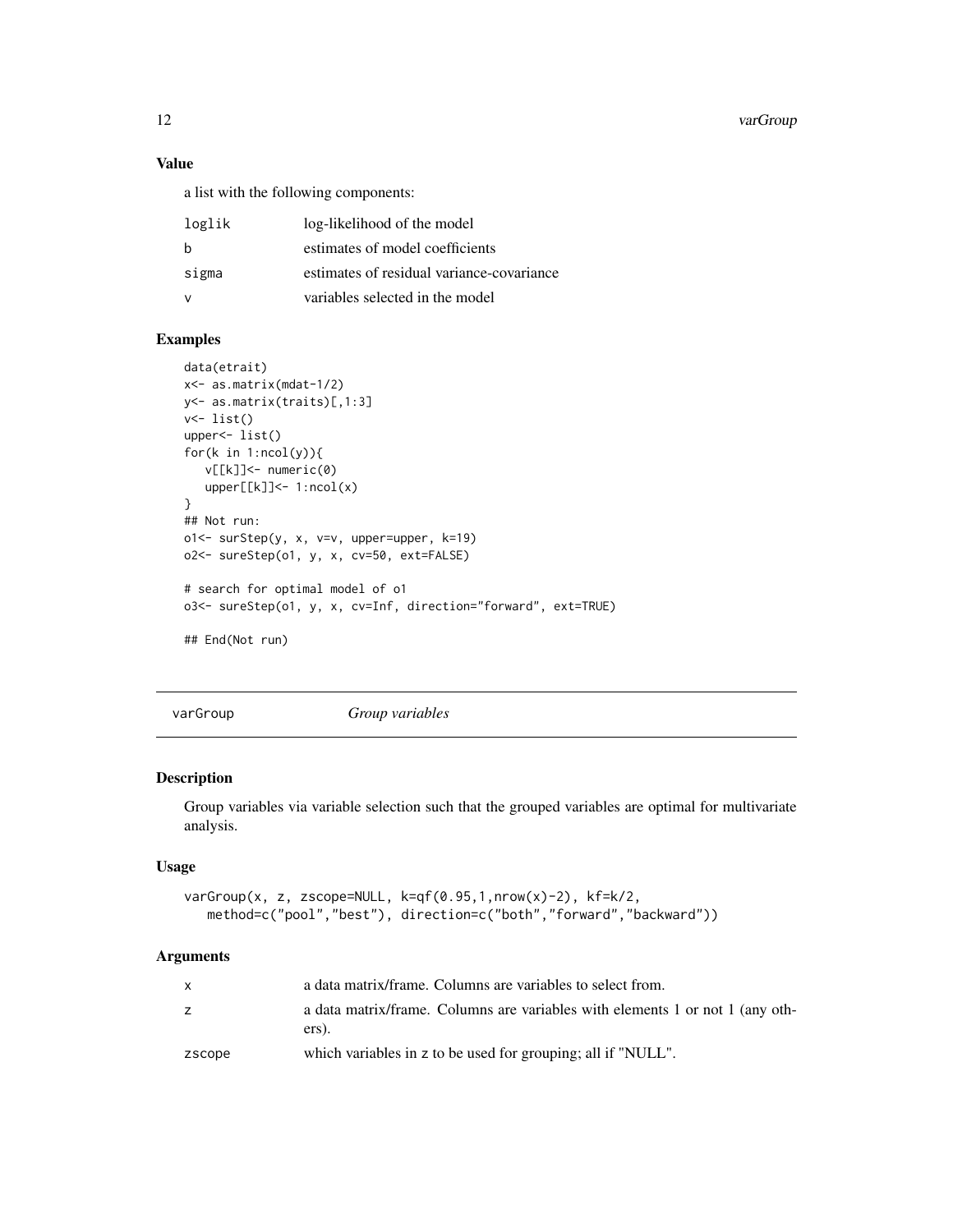#### <span id="page-12-0"></span>varSelect 13

| k         | entry/stay value in backward stepwise.                                                                                              |
|-----------|-------------------------------------------------------------------------------------------------------------------------------------|
| kf        | entry/stay value in forward stepwise.                                                                                               |
| method    | grouping method at each step: pool all the groups selected from each zcope<br>variable, or choose the largest group (see examples). |
| direction | forward selection, backward elimination or both stepwise.                                                                           |

# Value

indicators of grouped variables.

# Examples

```
data(etrait)
varGroup(traits, mdat, zscope=c(42,55), method="pool")
varGroup(traits, mdat, zscope=c(42,55), method="best")
```
# <span id="page-12-1"></span>varSelect *Variable selection*

# Description

Select a specific number of variables via variable selection that are optimal for multivariate analysis.

# Usage

```
varSelect(x, group, scope, nv, direction=c("backward","forward"))
```
# Arguments

| X         | a data matrix/frame. Columns are variables to select from. |
|-----------|------------------------------------------------------------|
| group     | a grouping indicator of observations.                      |
| scope     | which variables (i.e., columns of $x$ ) to select from.    |
| nv        | how many variables to be selected.                         |
| direction | forward selection or backward elimination.                 |

# Value

variables selected in the model.

# See Also

[varGroup](#page-11-1) and [varStep](#page-13-1)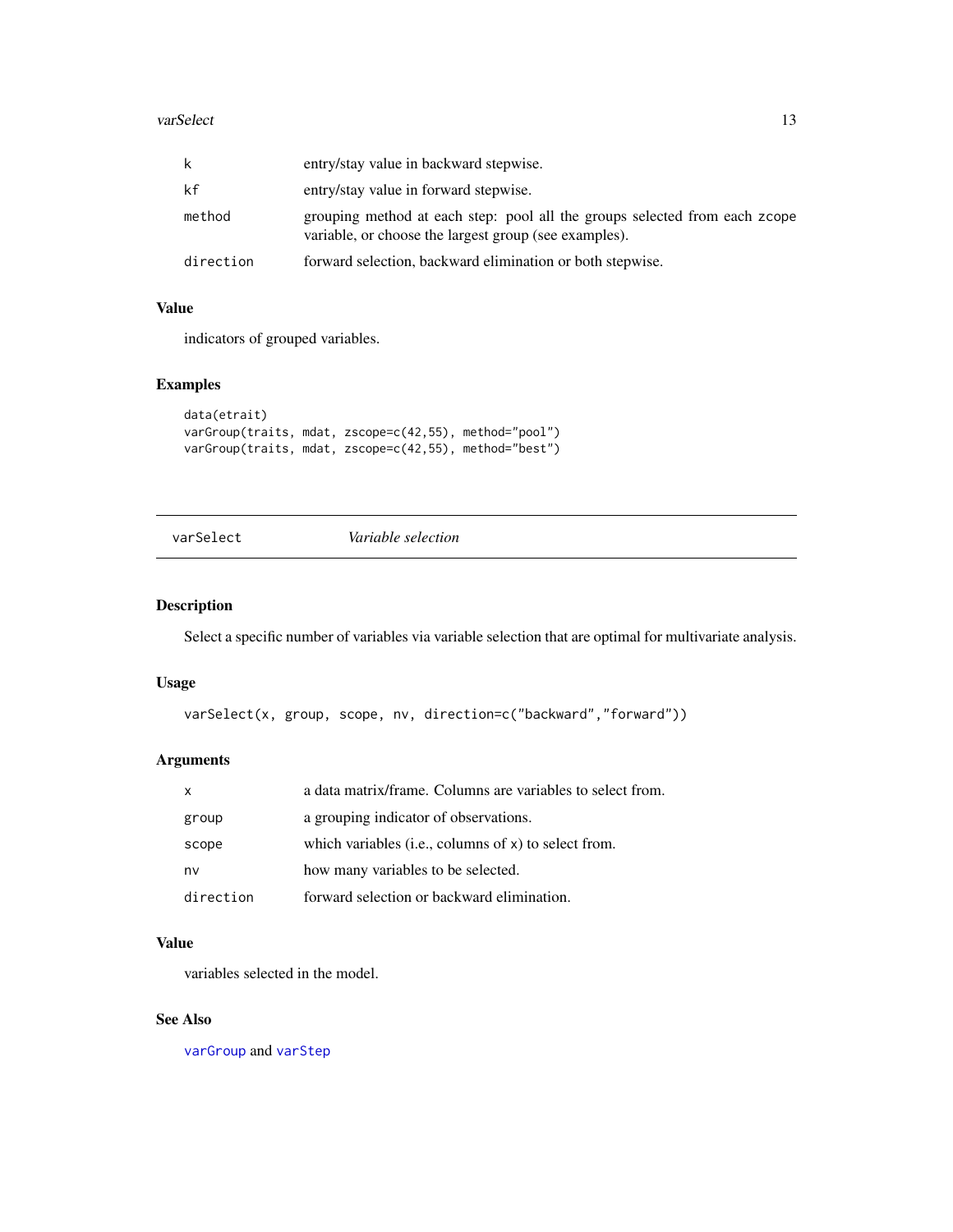# Examples

```
data(etrait)
g55<- varGroup(traits, mdat, zscope=55, method="best")
idx<- sample(1:nrow(traits), replace=FALSE)
varSelect(traits[idx,], group=mdat[,55], scope=1:ncol(traits[idx,]),
  nv=length(g55[[1]]))
```
#### <span id="page-13-1"></span>varStep *Variable selection*

#### Description

Add a variable, drop a variable, or select a subset of variables via variable selection that are optimal for multivariate analysis.

#### Usage

```
varAdd1(x, group, vin=NULL, scope=1:ncol(x), k=0)
varDrop1(x, group, vin=1:ncol(x), k=0)
varStep(x, group, scope, k, kf=k/2, direction=c("both",
   "forward","backward"))
```
#### Arguments

| x         | a data matrix/frame. Columns are variables to select from.                           |
|-----------|--------------------------------------------------------------------------------------|
| group     | a grouping indicator of observations.                                                |
| vin       | which variables (i.e., columns of x) already in model. It defines the initial model. |
| scope     | which variables ( <i>i.e.</i> , columns of x) to select from.                        |
| k         | entry/stay value in backward stepwise.                                               |
| kf        | entry/stay value in forward stepwise.                                                |
| direction | forward selection, backward elimination or both stepwise.                            |

# Value

which variable to add (add1), which variable to drop (drop1), or a subset of variables in the final model (step).

#### See Also

[varSelect](#page-12-1)

<span id="page-13-0"></span>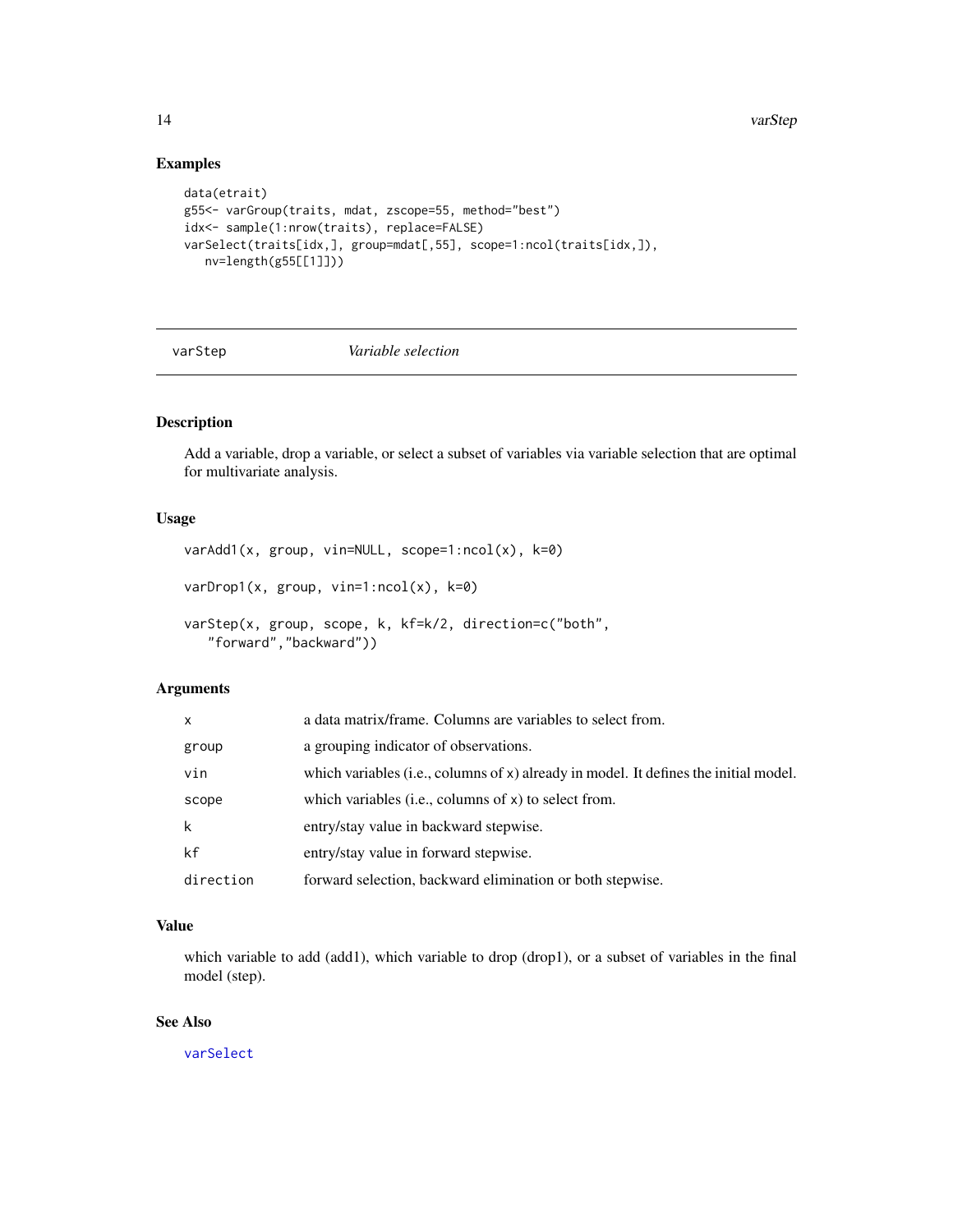#### <span id="page-14-0"></span> $varT2$  15

# Examples

```
data(etrait)
varAdd1(traits, group=mdat[,42], vin=10, scope=1:ncol(traits))
varStep(traits, group=mdat[,42], k=12, scope=1:ncol(traits),
   direction="back")
```
# varT2 *Hotelling's T^2 test statistic*

# Description

Calculate the Hotelling's T^2 test statistic.

#### Usage

varT2(x, group, equalVar=T)

# Arguments

| X        | a data matrix/frame. Columns are variables to select from. |
|----------|------------------------------------------------------------|
| group    | a grouping indicator of observations.                      |
| equalVar | whether assume the same variance-covariance in two groups. |

# Value

Hotelling's T^2 test statistic.

```
data(etrait)
varT2(traits, mdat[,42])
```